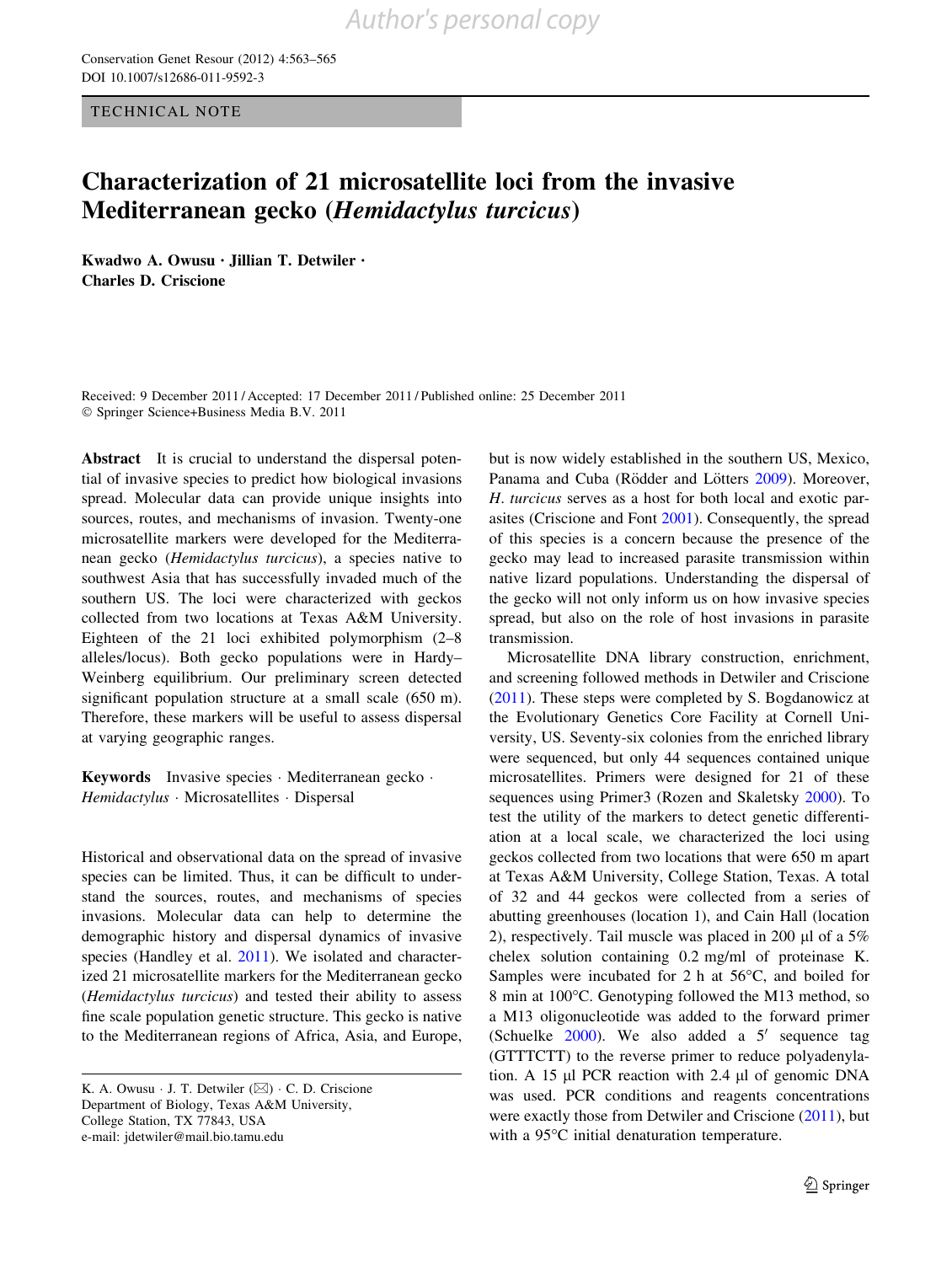<span id="page-1-0"></span>Table 1 Characterization of 21 microsatellite loci for the Mediterranean gecko (Hemidactylus turcicus) from two locations at Texas A&M University, College Station, Texas, US

| Locus  | Primer sequence $(5'–3')$ | Repeat motif                     | Clone size $(bp)$ | Pop            | $N_{\rm A}$    | $H_{\rm s}$      | $F_{\rm IS}$ | $F_{ST}$  | $F{'}_{\mathrm{ST}}$ |
|--------|---------------------------|----------------------------------|-------------------|----------------|----------------|------------------|--------------|-----------|----------------------|
| di004  | F: TGTAACCTGTGTGTGAAAGAA  | $(TG)_{19}(GA)_{16}$             | $223 - 241$       | 1              | $\overline{4}$ | 0.602            | $-0.039$     | $0.035*$  | 0.070                |
|        | R: GCCTCAGAACCAAGAGTATG   |                                  |                   | $\overline{2}$ | 3              | 0.416            | $-0.255*$    |           |                      |
| di005  | F: CAAGAGAAGTGTTGTCAGAGG  | $(TC)_{32}$                      | $160 - 214$       | $\mathbf{1}$   | 3              | 0.522            | $-0.017$     | $0.171*$  | 0.306                |
|        | R: GGCTGAATAAACAAGAATGG   |                                  |                   | $\overline{c}$ | $\tau$         | 0.372            | 0.145        |           |                      |
| di010  | F: ATTGCTCTCCTGGATCAGT    | $(CA)_{11}$                      | 357-359           | $\mathbf{1}$   | $\overline{2}$ | 0.091            | $-0.033$     | $-0.007$  | $\mathbf{0}$         |
|        | R: CTGAGACTTGAATTGCATGA   |                                  |                   | $\overline{c}$ | $\overline{2}$ | 0.149            | 0.235        |           |                      |
| di014  | F: CTGAGGTATCATTGCTTATCAC | $(CT)_{13}(CA)_{12}$             | 255-269           | $\mathbf{1}$   | 3              | 0.451            | 0.029        | $0.014*$  | 0.024                |
|        | R: CATTTCTGGTTATTGTTCTGG  |                                  |                   | $\overline{c}$ | 3              | 0.385            | 0.056        |           |                      |
| di016  | F: GCAACCGCTATTACTTTCC    | $(AC)_{8}A AAT$                  | 243-280           | $\mathbf{1}$   | $\overline{4}$ | 0.640            | 0.121        | $0.104*$  | 0.305                |
|        | R: TATGTACCAGTGCCAGATGA   | $(AC)_{15}(AG)_{19}$             |                   | $\overline{c}$ | $\overline{4}$ | 0.677            | 0.060        |           |                      |
| di019  | F: AGCATCTTACCACCAGTCC    | $(TC)_{31}$                      | 239-261           | $\mathbf{1}$   | 5              | 0.653            | $-0.005$     | $-0.002$  | $\boldsymbol{0}$     |
|        | R: TATTATTTCCTTGGCTCTCG   |                                  |                   | $\overline{2}$ | 5              | 0.561            | 0.067        |           |                      |
| di020  | F: CAGCATTAAGCAGCAAATAA   | $(CT)_{16}(CA)_{6}$              | $201 - 236$       | $\mathbf{1}$   | 3              | 0.316            | 0.209        | 0.003     | 0.005                |
|        | R: ATCAGTTGTTCTGCATTGG    |                                  |                   | $\overline{2}$ | $\overline{2}$ | 0.378            | $-0.323*$    |           |                      |
| di021  | F: CCTATGCCTAATGAGAGGTG   | $(GT)_{18}(GA)_{17}$             | 334-347           | $\mathbf{1}$   | 3              | 0.255            | $-0.103$     | $0.085*$  | 0.097                |
|        | R: ATATTGCCTCTGGGATTTG    |                                  |                   | $\overline{c}$ | $\overline{c}$ | 0.023            | 0.000        |           |                      |
| di024  | F: CCTCTGCTTGTCTCTACACC   | $(TG)_{22}$                      | 144-148           | $\mathbf{1}$   | $\overline{2}$ | 0.222            | $-0.127$     | $0.144*$  | 0.227                |
|        | R:AGGAAATTGATTCTCTGTTAATG |                                  |                   | $\overline{c}$ | 2              | 0.481            | 0.244        |           |                      |
| tri001 | F: AGAGGTGACTTATGCAATGAC  | $(AGC)_{12}$                     | 193-202           | $\mathbf{1}$   | 5              | 0.357            | 0.037        | $0.081*$  | 0.100                |
|        | R: TTGCCATCTTCTAAATTGTTG  |                                  |                   | $\overline{c}$ | 3              | 0.067            | $-0.016$     |           |                      |
| tri009 | F: CAAGGCTGAATGAGGTCTAC   | (ACA) <sub>6</sub>               | 273-277           | $\mathbf{1}$   | $\overline{2}$ | 0.246            | 0.111        | 0.006     | 0.007                |
|        | R: AAGGAATGGAAGCTATACCC   |                                  |                   | $\overline{2}$ | $\overline{2}$ | 0.148            | $-0.075$     |           |                      |
| tet003 | F: CTTCCCTACGTTATTCAAGG   | $(TTGT)_6$                       | $211 - 256$       | $\mathbf{1}$   | 2              | 0.347            | $-0.081$     | 0.021     | 0.036                |
|        | R: CAACCAGGCTAATGGAAA     |                                  |                   | $\mathfrak{2}$ | 3              | 0.461            | $-0.183$     |           |                      |
| tet004 | F: GGCTTTGGATACAATCCTG    | $(TCTT)_{21}$                    | 339-359           | $\mathbf{1}$   | 5              | 0.447            | 0.021        | $0.032*$  | 0.056                |
|        | R: ACAGTTGTCGGAAGCATAGA   |                                  |                   | $\overline{2}$ | $\overline{4}$ | 0.414            | $-0.098$     |           |                      |
| tet005 | F: ACGAGAAACACAGGGATAAC   | $(TAGA)_{17}$                    | 300-328           | $\mathbf{1}$   | 8              | 0.716            | 0.040        | $0.059*$  | 0.173                |
|        | R: GACATTCTCTGCTCCATTTC   |                                  |                   | $\overline{2}$ | $\tau$         | 0.607            | $-0.085$     |           |                      |
| tet010 | F: GCTACCCTCTGAGCCTTAAT   | $(CTGT)_{8}(CTAT)_{4}$           | 284-396           | $\mathbf{1}$   | 6              | 0.628            | $-0.046$     | $0.075*$  | 0.198                |
|        | R: CCGAGCTGTTGATAACCTT    | $(CTAA)_{3}CCAA$<br>(CTAA)       |                   | $\overline{2}$ | 6              | 0.616            | 0.004        |           |                      |
| tet013 | F: ATTTGTGGTGTTCTTGGTTC   | $(TCTT)_{30}$                    | 340-364           | 1              | 7              | 0.697            | 0.148        | $0.069*$  | 0.251                |
|        | R: TGGGTCAGCTATACAATTCAG  |                                  |                   | $\overline{2}$ | 5              | 0.751            | 0.001        |           |                      |
| tet019 | F: CTGATGGACCACTTTCCTC    | $(TTTG)_{13}(TTCA)_{15}$ 310-342 |                   | $\mathbf{1}$   | 5              | 0.361            | $0.308*$     | $0.126*$  | 0.264                |
|        | R: GGGAGTTTCTTGTTATGTGC   |                                  |                   | 2              | 6              | 0.661            | $-0.065$     |           |                      |
| tet023 | F: ATTCCCAAGACCCAAAAC     | $(TCAC)_{17}$                    | 206-218           | 1              | 4              | 0.258            | $-0.090$     | 0.004     | 0.005                |
|        | R: GTTTTATTGCAGTCCTTGTTG  |                                  |                   | $\overline{c}$ | 4              | 0.152            | $-0.049$     |           |                      |
| di001  | F: GCTGAAGGATTTGAAGGAG    | $(GT)_8$                         | 182               | $\mathbf{1}$   | $\mathbf{1}$   | 0                | <b>NA</b>    | NA        | NA                   |
|        | R: GGGCAAAGTCTCTGAAAAC    |                                  |                   | 2              | 1              | 0                | NA           |           |                      |
| di003  | F: CCAGACTGTGAGAGCAAAG    | $(CT)_{23}$                      | 217               | $\mathbf{1}$   | 1              | 0                | <b>NA</b>    | NA        | NA                   |
|        | R: GCAATGAGCTAGGCTAAGG    |                                  |                   | $\overline{2}$ | $\mathbf{1}$   | 0                | <b>NA</b>    |           |                      |
| tet015 | F: CTACCACTTCTCCTTTTCACTC | $(AACA)_{11}$                    | 230               | 1              | $\mathbf{1}$   | 0                | <b>NA</b>    | <b>NA</b> | NA                   |
|        | R: ACCCTTCCATTTAGCTCTG    |                                  |                   | 2              | $\mathbf{1}$   | $\boldsymbol{0}$ | NA           |           |                      |

Populations 1 and 2 were collected from greenhouses ( $n = 32$ ), and Cain Hall ( $n = 44$ ), respectively. GenBank deposition numbers follow the order in the table (JQ229624–JQ229644)

 $N_A$  number of alleles,  $H_s$  gene diversity,  $F_{IS}$  measures deviation from Hardy–Weinberg equilibrium,  $F_{ST}$  measures genetic differentiation between populations,  $F'_{ST}$  standardized  $F_{ST}$ 

 $* P < 0.05$